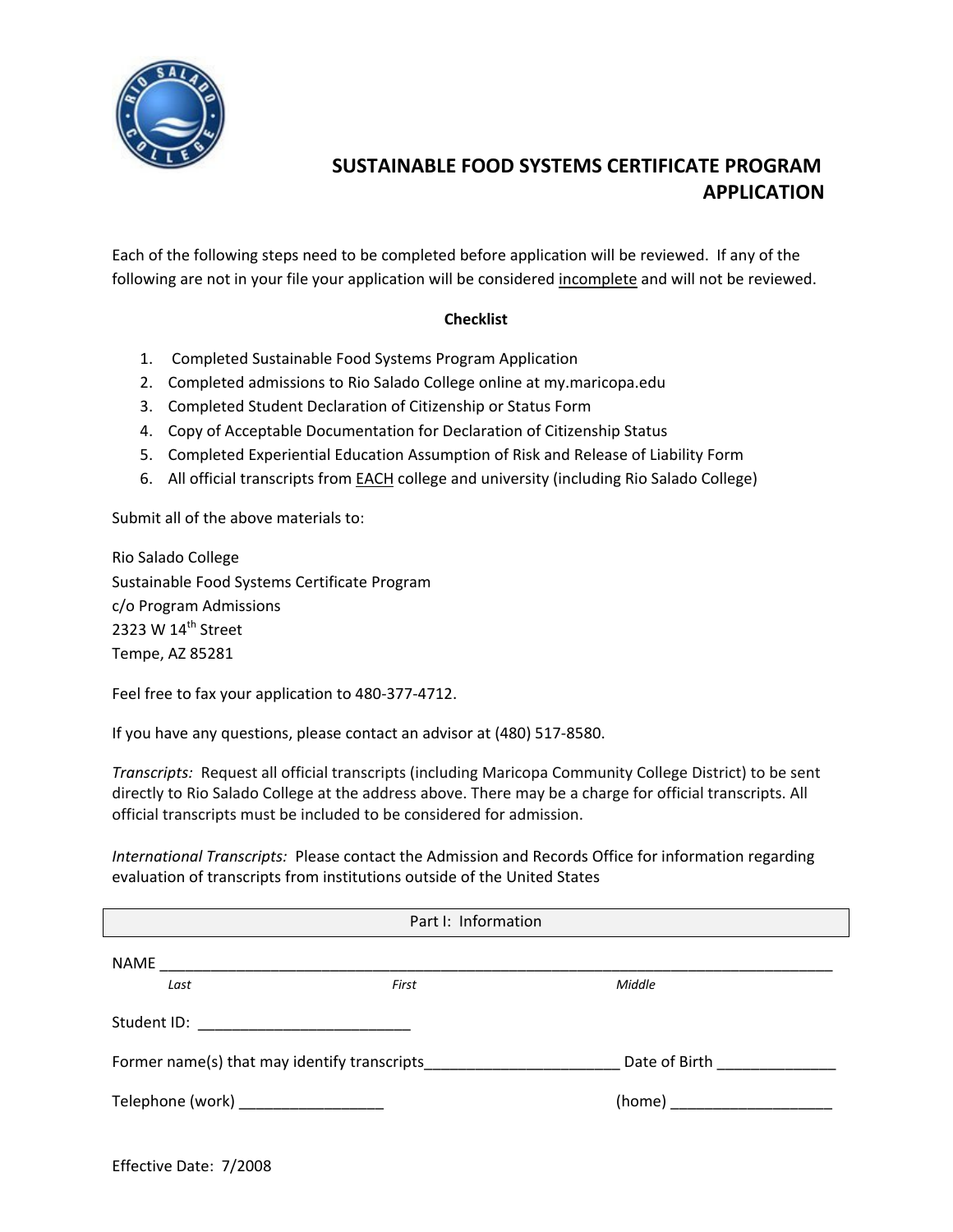

| Preferred email                                                                            |      |              |     |  |  |
|--------------------------------------------------------------------------------------------|------|--------------|-----|--|--|
|                                                                                            |      |              |     |  |  |
|                                                                                            |      |              |     |  |  |
| Permanent Address<br><b>Street</b>                                                         | City | State        | Zip |  |  |
|                                                                                            |      |              |     |  |  |
| <b>Mailing Address</b>                                                                     |      |              |     |  |  |
| <b>Street</b>                                                                              | City | <b>State</b> | Zip |  |  |
| Are you a legal Arizona resident as defined in the Rio Salado College Catalog? Yes<br>- No |      |              |     |  |  |
| Date present stay in Arizona began (month, day, year)                                      |      |              |     |  |  |
|                                                                                            |      |              |     |  |  |

Part II Signature of Applicant

I certify that:

- 1. All information provided in this application is true and complete.
- 2. **It is my responsibility to provide all requested information to complete my file. Failure to provide all requested information will result in an incomplete application and will NOT be reviewed. Admission to the program is conditional until all requirements have been satisfactorily completed.**
- 3. Students are responsible for in‐person lab assignments while enrolled in the program.
- 4. Students are responsible for transportation to and from any in‐person assignments.

\_\_\_\_\_\_\_\_\_\_\_\_\_\_\_\_\_\_\_\_\_\_\_\_\_\_\_\_\_\_\_\_\_\_\_ \_\_\_\_\_\_\_\_\_\_\_\_\_\_\_\_\_

5. I understand that I must return my acceptance acknowledgement form if accepted into the program to receive the Sustainable Food Systems certificate upon completion.

*Applicant Signature Date*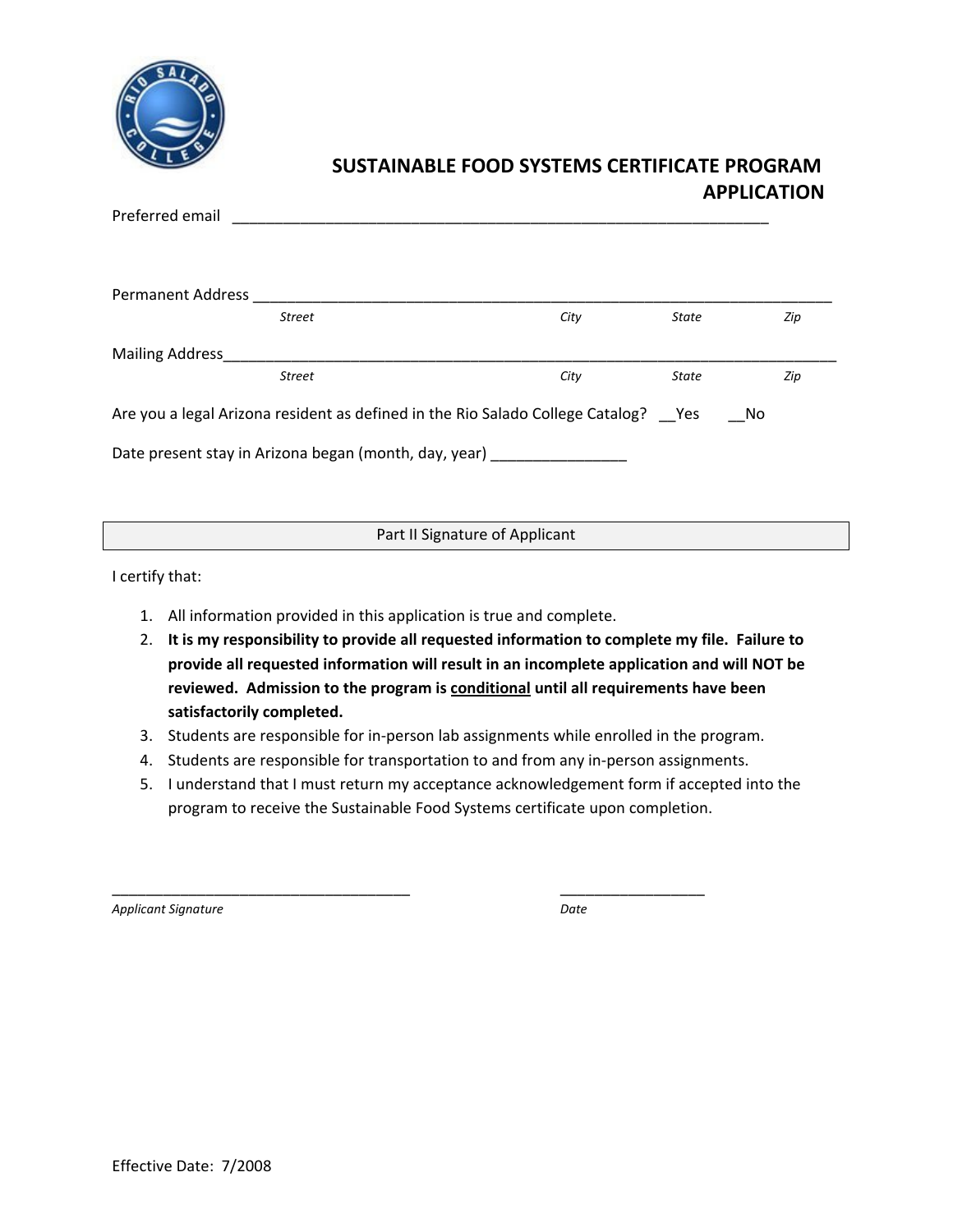



### **MARICOPA COUNTY COMMUNITY COLLEGE DISTRICT**  2411 West 14<sup>th</sup> Street, Tempe, AZ 85281-6942

### **EXPERIENTIAL EDUCATION ASSUMPTION OF RISK & RELEASE OF LIABILITY**

*Caution: This is a release of legal rights. Read and understand it before signing.*

The Maricopa County Community College District is a public educational institution. References to College ("College") include all of the Colleges within the Maricopa County Community College District ("MCCCD"), its officers, officials, employees, volunteers, students, agents, and assigns.

I \_\_\_\_\_\_\_\_\_\_\_\_\_\_\_\_\_\_\_\_\_\_\_\_\_\_\_\_\_\_\_\_, will be participating as a experiential education student at \_\_\_\_\_\_\_\_\_\_\_\_\_\_\_\_\_\_\_\_\_\_\_\_\_\_\_\_\_(henceforth referred to as the "Program") from \_\_\_\_\_\_\_\_\_\_\_\_\_\_\_\_\_\_\_\_\_\_\_\_\_\_\_\_\_\_\_\_\_\_  $\mathsf{to} \qquad \qquad .$ 

In consideration of my participation in this Program, I agree as follows:

**RISK OF PROGRAM ACTIVITIES**: I understand that my participation in the College Program specified above involves risks of physical harm and injury inherent in service activities including, but not limited to, working with people, participating in sports and recreation activities, cleaning and maintenance projects, preparing and serving food, and other service activities.

List the specific dangers endemic in this Program's activity.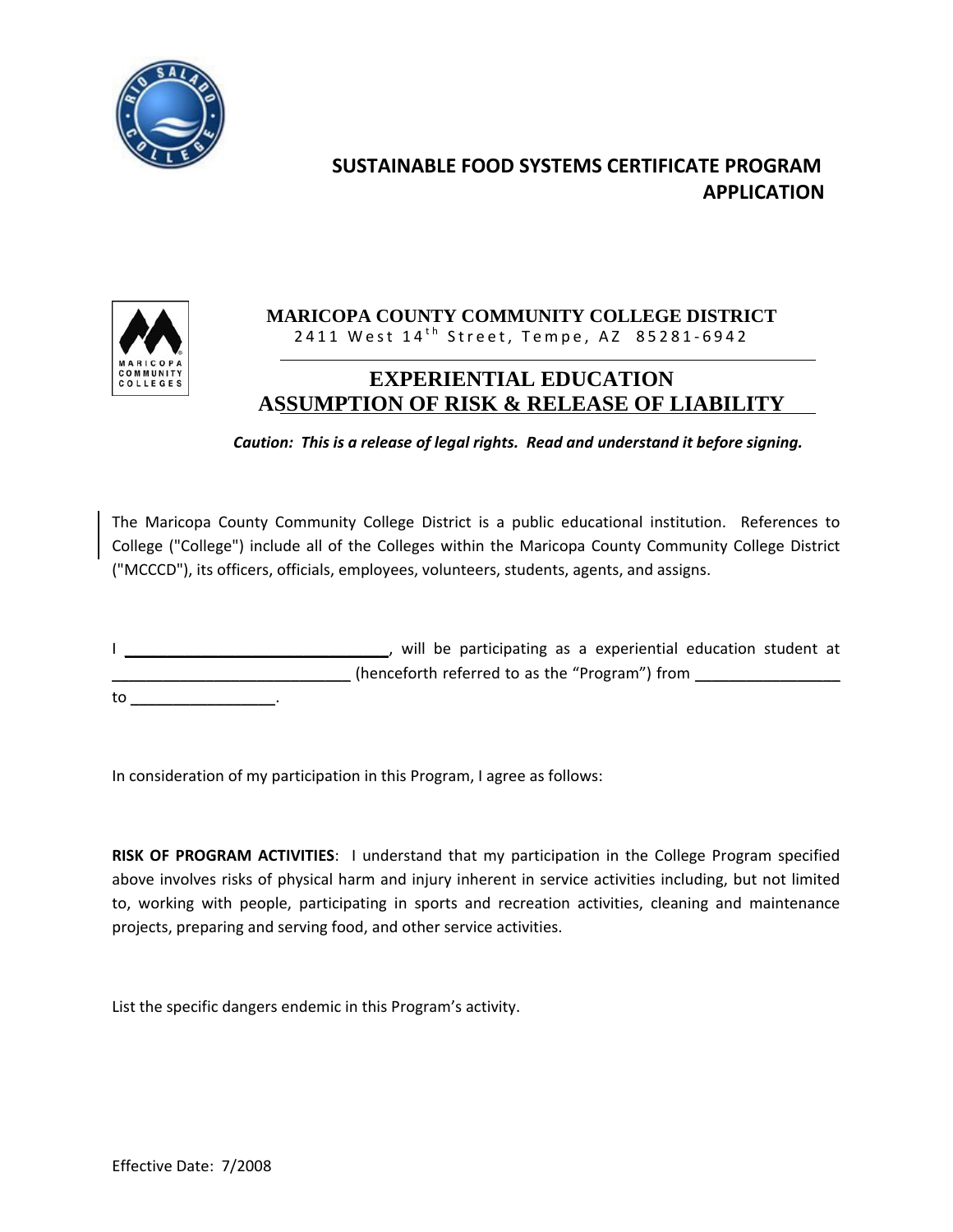

**INSTITUTIONAL ARRANGEMENTS**: I understand that College is not an agent of, and has no responsibility for, any third party that I may provide any Program services to. I understand that College provides guidance and facilitates my Program activities only as a component of my experiential education experience and that accordingly, College accepts no responsibility, in whole or in part, for loss, damage or injury to persons or property whatsoever, caused to me or others while participating in the Program. I further understand that College is not responsible for matters that are beyond its control.

**INDEPENDENT ACTIVITY**: I understand that College is not responsible for any loss or damage I may suffer when I am doing Program activities and that College cannot and does not guarantee my personal safety. In addition, I specifically acknowledge that in performing Program activities, I am doing so independently in the status of student of the Program I choose, and not as an employee, or agent of College. I further waive any and all claims which may arise from such Program activities, acknowledge that workers' compensation benefits are not provided to me in my capacity as a student, and hold College harmless from any of my negligent acts. I further state that I am not in any way an employee of College in any capacity.

I further agree that I am solely responsible for my own equipment, supplies, personal property, and effects during the course of Program activities.

In addition, I agree that if I drive or provide my own motor vehicle for transportation to, during, or from the Program site, I am responsible for my own acts and for the safety and security of my own vehicle. I accept full responsibility for the liability of myself and my passengers, and I understand that if I am a passenger in such a private vehicle, College is not in any way responsible for the safety of such transportation and that College's insurance does not cover any damage or injury suffered in the course of traveling in such a vehicle.

**HEALTH AND SAFETY**: I have been advised to consult with a medical doctor with regard to my personal medical needs. I state that there are no health-related reasons or problems that preclude or restrict my participation in this Program. I have obtained the required immunizations, if any.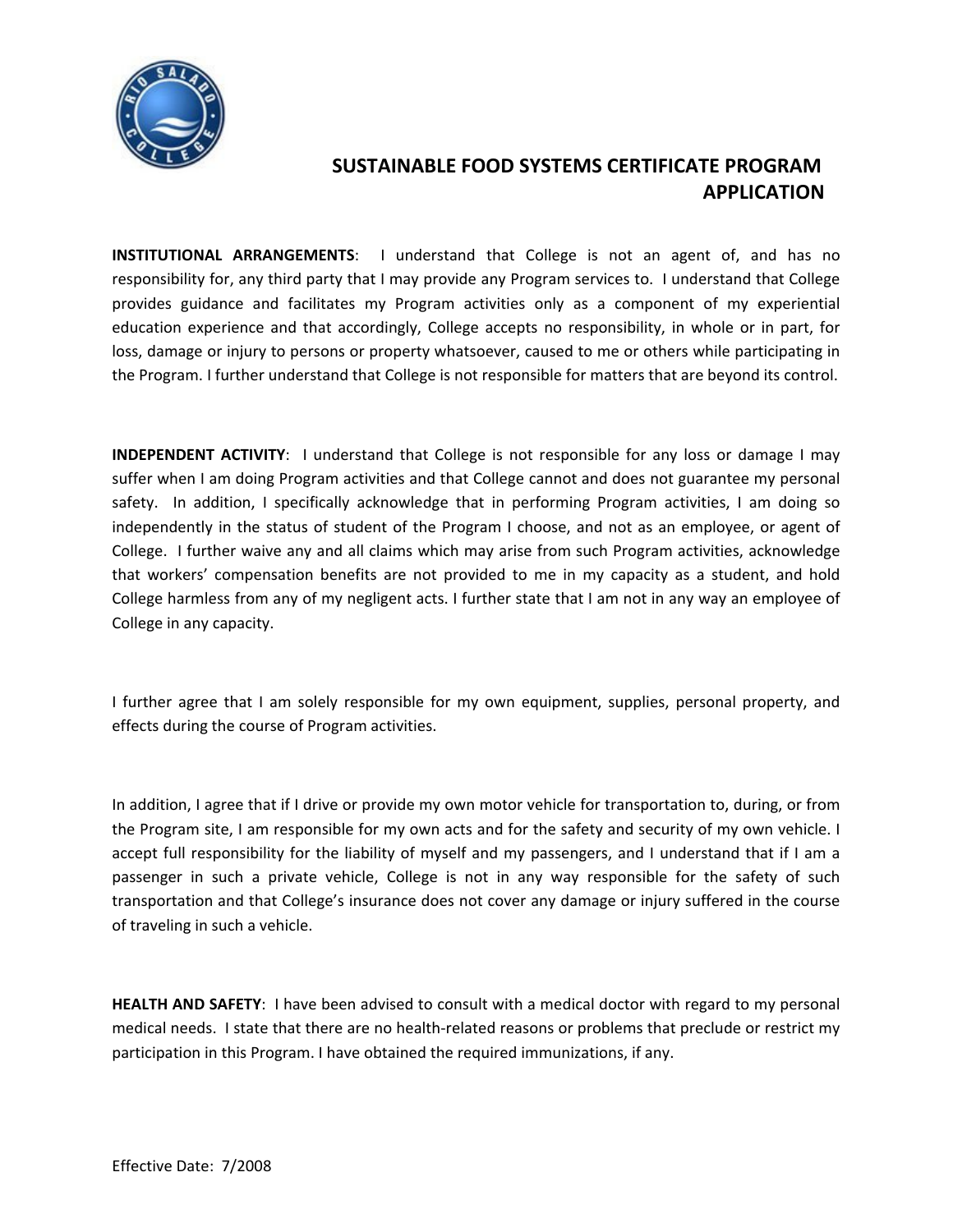

I understand that I may be required to pay up front for my medical expenses that I incur while participating in this Program. Further, I understand that I am responsible to submit any medical receipts to my insurance carrier upon my return. I recognize that College is not obligated to attend to any of my medical or medication needs, and I assume all risk and responsibility therefore. College may (but is not obligated to) take any actions it considers to be warranted under the circumstances regarding my health and safety. Such actions do not create a special relationship between the MCCCD and me. I release the MCCCD, its officers, officials, employees, volunteers, students, agents and assigns from all liability for any bodily injury or damage I sustain as a result of any medical care that I receive resulting from my participation in Program, as well as any medical treatment decision or recommendation made by an employee or agent of the MCCCD. I agree to pay all expenses relating thereto and release College and MCCCD from any liability for any actions.

Participating in any activity is an acceptance of some risk of injury. I agree that my safety is primarily dependent upon taking care of myself. I understand that it is my responsibility to know what personal equipment is required (such as footwear, clothing, and other personal protective equipment) and provide the proper personal equipment for my participation in the Program, and to ensure that it is good and suitable condition. I agree to ask questions to make sure that I know how to safely participate in the Program activities, and I agree to observe the rules and practices which may be employed to minimize the risk of injury while participating in the Program activities. I agree to reduce the risk of injury to myself or others by limiting my participation to reflect my personal fitness level, wearing the proper protection as dictated by the activity, not wearing anything that would pose a hazard in the performance of the activity, not ingesting or using any substance during the activity which could pose a hazard to myself or others. I agree that if I fail to act in accordance with this agreement that I may not be permitted to continue to participate in the activity.

**ASSUMPTION OF RISK AND RELEASE OF LIABILITY**: I understand that I may be injured and lose or damage personal property as a result of participation in the Program. Therefore, I assume all risks related to the Program activities. Knowing the risks described above, and in consideration of being permitted to participate in the Program, I agree to release, indemnify, and defend College and MCCCD and their officials, officers, employees, agents, volunteers, sponsors, and students from and against any claim which I, the participant, my parents or legal guardian or any other person may have for any losses, damages or injuries arising out of or in connection with my participation in this Program.